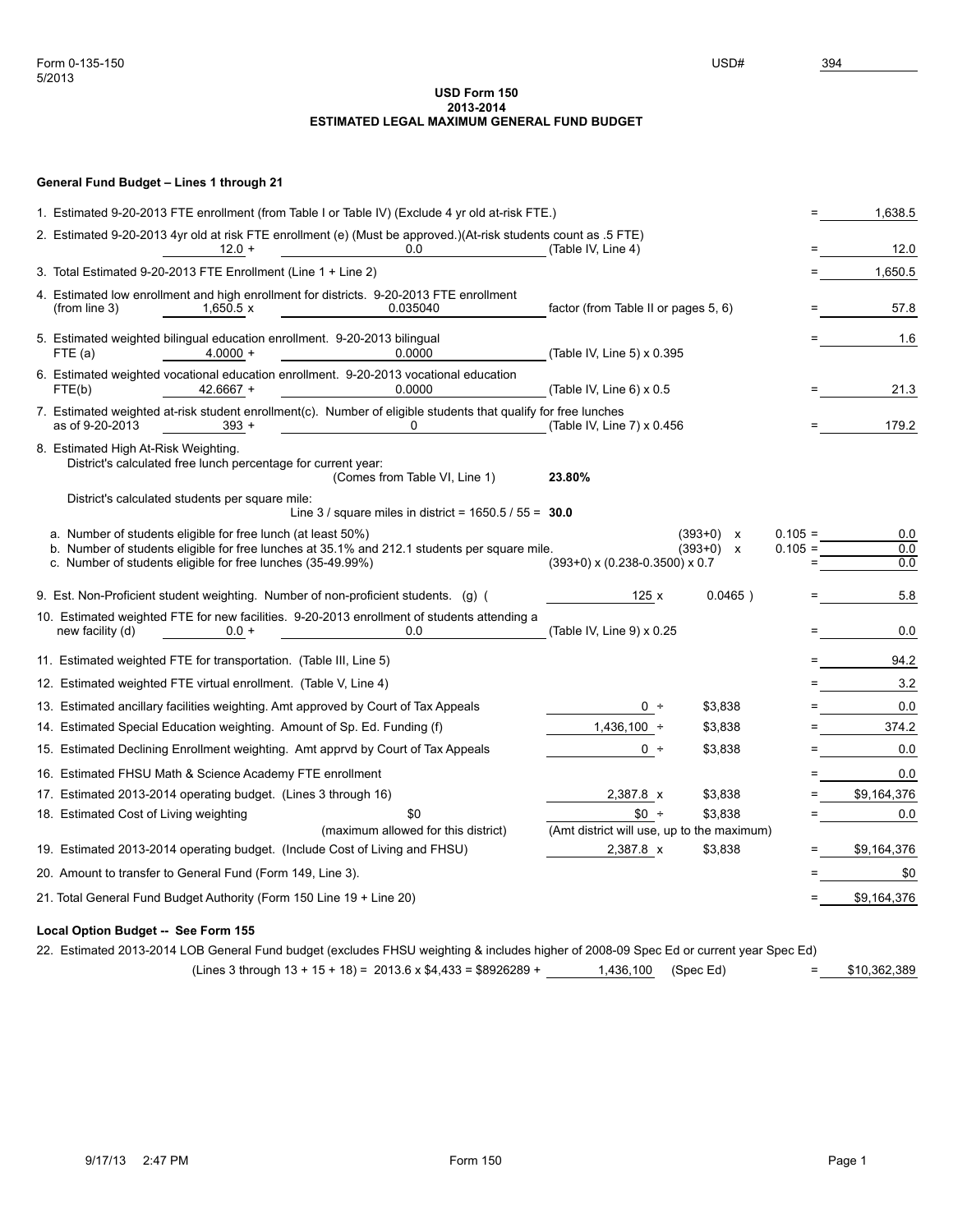| (a) FTE is computed by taking the total clock hours of bilingual students who are enrolled and attending in an<br>clock hours<br>$24.0 \div 6 =$                                                                                                                                                                                                                                                                     | approved bilingual class on 9-20-2013 and dividing by 6 (cannot exceed 6 hours for an individual student). Total<br>4.0000 (Record on Line 5) |                    |         |  |
|----------------------------------------------------------------------------------------------------------------------------------------------------------------------------------------------------------------------------------------------------------------------------------------------------------------------------------------------------------------------------------------------------------------------|-----------------------------------------------------------------------------------------------------------------------------------------------|--------------------|---------|--|
| (b) FTE is computed by taking the total clock hours of vocational education students who are enrolled and attending<br>in an approved vocational class on 9-20-2013 and dividing by 6 (cannot exceed 6 hours for an individual student). Total<br>clock hours<br>42.6667 (Record on Line 6)<br>$256.0 \div 6 =$                                                                                                      |                                                                                                                                               |                    |         |  |
| (c) USD must have an approved at-risk pupil assistance plan for the school district.<br>(d) In order to access new facilities weighting, a USD must have adopted at least a 25% LOB.<br>of Education.<br>(f) Comes from form 118 (line 20).<br>(g) 2012-2013 Non Proficient students (excluding free students).<br>(NOTE: If September 20 falls on a weekend, the following Monday will be the official count date.) | (e) Four year old at risk students are counted as .5 FTE. USD must be approved by the Kansas State Department                                 |                    |         |  |
|                                                                                                                                                                                                                                                                                                                                                                                                                      | <b>TABLE I</b><br><b>Declining Enrollment Calculation</b>                                                                                     | USD#<br>394        |         |  |
| 1. September 20, 2012, FTE and February 20, 2013 FTE enrollment (Excludes 4 yr old at risk students.)                                                                                                                                                                                                                                                                                                                |                                                                                                                                               |                    | 1,624.1 |  |
| 2. September 20, 2013, FTE enrollment (Excludes 4 yr old at risk students.)                                                                                                                                                                                                                                                                                                                                          |                                                                                                                                               |                    | 1,624.6 |  |
| 3. 3 YR AVG FTE: (<br>1,666.7                                                                                                                                                                                                                                                                                                                                                                                        | 1,624.1                                                                                                                                       |                    |         |  |
| (9/20/2011 FTE)*<br>1,624.6<br>$)/3=$                                                                                                                                                                                                                                                                                                                                                                                | (line 1)<br>1,638.5                                                                                                                           |                    | 1.638.5 |  |
| (line 2)<br>* Excludes 4 yr old at risk students, but includes 2/20/2012 military students.                                                                                                                                                                                                                                                                                                                          | (goes to line 3)                                                                                                                              |                    |         |  |
|                                                                                                                                                                                                                                                                                                                                                                                                                      | 4. FTE enrollment for budget purposes (higher of line 1, 2, or 3) (Goes to page 1, line 1 if no military provision; see Table IV.)            |                    | 1,638.5 |  |
| <b>Enrollment of District</b>                                                                                                                                                                                                                                                                                                                                                                                        | <b>TABLE II</b><br>Low and High Enrollment Weighting<br>Factor                                                                                |                    |         |  |
| $0 - 99.9$                                                                                                                                                                                                                                                                                                                                                                                                           | 1.014331                                                                                                                                      |                    |         |  |
| 100 - 299.9<br>$\{[7337 - 9.655 (E - 100)] \div 3642.4\} - 1$<br>300 - 1,621.9<br>${15406 - 1.237500 (E - 300)} \div 3642.4$ -1                                                                                                                                                                                                                                                                                      |                                                                                                                                               |                    |         |  |
| 1622 and over<br>0.03504                                                                                                                                                                                                                                                                                                                                                                                             |                                                                                                                                               |                    |         |  |
| 'E' is 9-20-2013 Adjusted FTE Enrollment (from Page 1, line 3)                                                                                                                                                                                                                                                                                                                                                       |                                                                                                                                               |                    |         |  |
| EXAMPLE: (FTE of 954.0)                                                                                                                                                                                                                                                                                                                                                                                              | FOR COMPUTED FACTORS<br>SEE 2013-2014 LOW ENROLLMENT                                                                                          |                    |         |  |
| {[5406 - 1.237500 (954.0 - 300)] ÷ 3642.4}-1<br>{[5406 - 1.237500 (654.0)] ÷3642.4}-1<br>{[5406 - 809.325]÷3642.4}-1<br>{4597.675÷3642.4}-1<br>1.261991-1<br>0.261991                                                                                                                                                                                                                                                | AND HIGH ENROLLMENT FACTOR<br>TABLE (PAGES 5 AND 6)                                                                                           |                    |         |  |
|                                                                                                                                                                                                                                                                                                                                                                                                                      | <b>TABLE III</b><br><b>Transportation Weighting</b>                                                                                           |                    |         |  |
| 1. Area of district in square miles 9-20-2013.                                                                                                                                                                                                                                                                                                                                                                       |                                                                                                                                               |                    | 55.0    |  |
| 2. All public pupils transported or for whom transportation is being made available 9-20-2013<br>who reside in the district 2.5 miles or more (Estimated)                                                                                                                                                                                                                                                            | $600.0 +$                                                                                                                                     | $0.0$ (Table IV) = | 600.0   |  |
| 3. Index of density = Line 2                                                                                                                                                                                                                                                                                                                                                                                         | 600.0 divided by Line 1                                                                                                                       | (Line 8)<br>55.0   | 10.91   |  |
| 4. Using index of density (Line 3), determine transportation weighting factor.                                                                                                                                                                                                                                                                                                                                       |                                                                                                                                               |                    | 0.1570  |  |
| 5. Estimated weighted FTE for transportation. 9-20-2013 number of resident students over<br>2.5 miles (line 2)<br>600.0 x                                                                                                                                                                                                                                                                                            | 0.1570 factor (Line 4) (to Line 11, Page 1)                                                                                                   |                    | 94.2    |  |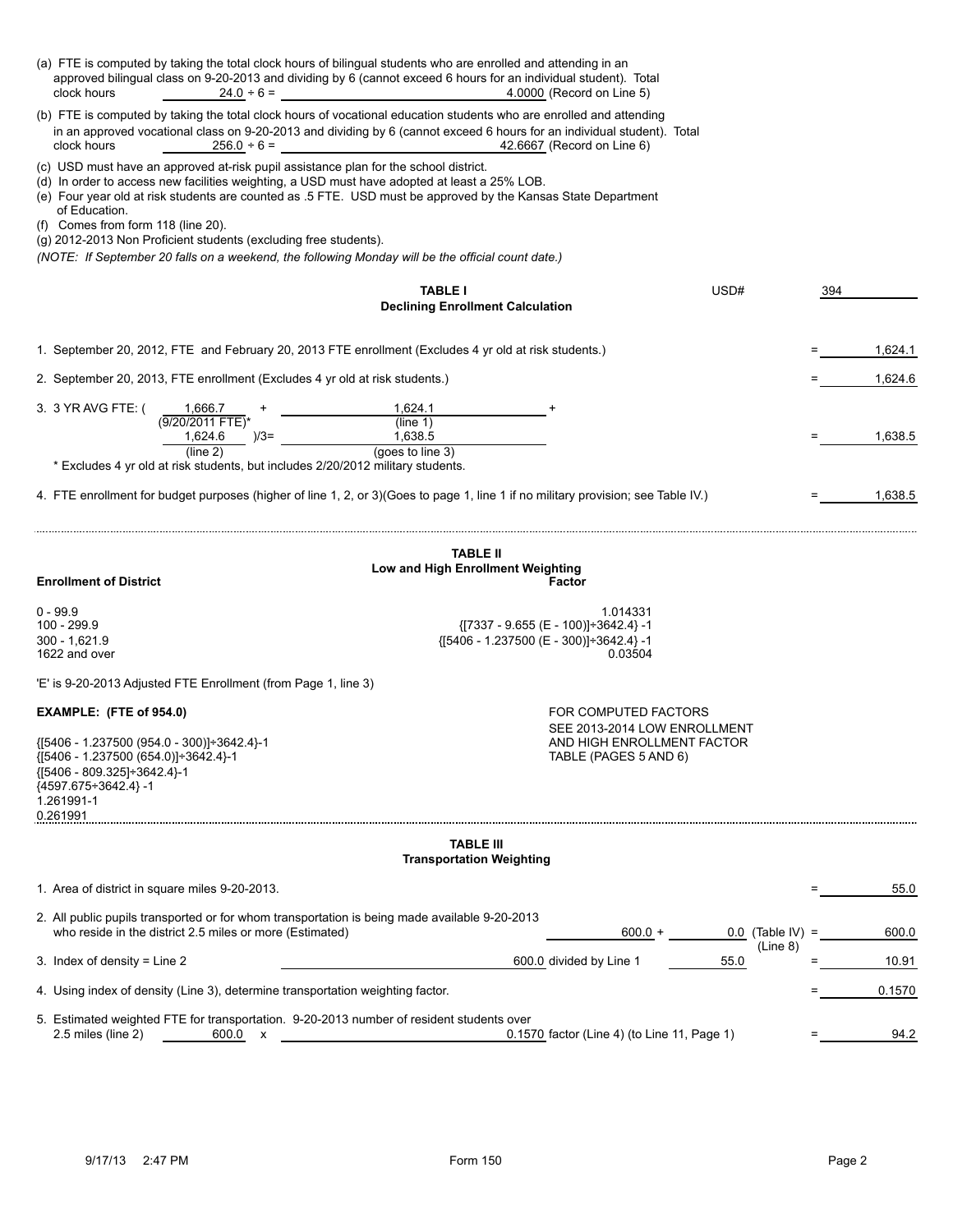| <b>TABLE IV</b><br>House Bill 2059 - Military Provision                                                                                                                                                                                                                                            | USD#                             | 394 |         |  |
|----------------------------------------------------------------------------------------------------------------------------------------------------------------------------------------------------------------------------------------------------------------------------------------------------|----------------------------------|-----|---------|--|
| 1. Estimated Adjusted 9-20-2013 FTE (Table 1, Line 4, Form 150)                                                                                                                                                                                                                                    |                                  |     | 1,638.5 |  |
| 2. Estimated 2-20-2014 FTE (excludes 4 yr old at risk students) of new students of military<br>families, not enrolled on 9-20-2013 (Must be at least 25 FTE or 1% of Line 1. If it doesn't<br>meet criteria then calculates zero.)                                                                 | 0.0                              |     | 0.0     |  |
| 3. Estimated FTE Enrollment count for 2013-2014 (Line 1 + Line 2) to Line 1, Form 150                                                                                                                                                                                                              |                                  |     | 1,638.5 |  |
| Number of students in Line 2 with the following weighting factors:                                                                                                                                                                                                                                 |                                  |     |         |  |
| 4. Estimated 2-20-2014 4yr old FTE (add to Line 2, Form 150)                                                                                                                                                                                                                                       |                                  |     | 0.0     |  |
| 5. Estimated weighted bilingual education enrollment. 2-20-2014 bilingual FTE (a)<br>(add to Line 5, Form 150)                                                                                                                                                                                     | $0.0000 \times 0.395$            |     | 0.0     |  |
| 6. Estimated weighted vocational education enrollment. 2-20-2014 vocational education<br>0.5 (add to Line 6, Form 150)<br>FTE (b)<br>$0.0000 \times$                                                                                                                                               |                                  |     | 0.0     |  |
| 7. Estimated weighted at-risk student enrollment (c). Number of students eligible that qualify for<br>free lunches as of 2-20-2014<br>0 x 0.456 (add to Line 7, Form 150)                                                                                                                          |                                  |     | 0.0     |  |
| 8. Estimated 2-20-2014 FTE of new students of military families, not enrolled on 9-20-2013 transported or for whom<br>transportation is being made available 2-20-2014 who reside in the district 2.5 miles or more<br>(goes to Table III, Line 2, Form 150)                                       |                                  |     | 0.0     |  |
| 9. Estimated weighted 2-20-2014 FTE for New Facilities (d)<br>FTE.<br>(add to Line 10, Form 150)                                                                                                                                                                                                   | $0.0 \times 0.25$                | $=$ | 0.0     |  |
| (a) FTE is computed by taking the total clock hours of bilingual students who are enrolled and attending in an<br>approved bilingual class on 2-20-2014 and dividing by 6 (cannot exceed 6 hours for an individual student). Total<br>clock hours<br>$0.0 \div 6 =$<br>0.0000 (Record on Line 5)   |                                  |     |         |  |
| (b) FTE is computed by taking the total clock hours of vocational students who are enrolled and attending in an<br>approved vocational class on 2-20-2014 and dividing by 6 (cannot exceed 6 hours for an individual student). Total<br>clock hours<br>0.0000 (Record on Line 6)<br>$0.0 \div 6 =$ |                                  |     |         |  |
| (c) USD must have an approved at-risk pupil assistance plan for the school district.                                                                                                                                                                                                               |                                  |     |         |  |
| (d) In order to access new facilities weighting, a USD must have adopted at least a 25% LOB.                                                                                                                                                                                                       |                                  |     |         |  |
|                                                                                                                                                                                                                                                                                                    |                                  |     |         |  |
| <b>TABLE V</b><br>Virtual Enrollment Weighting (K.S.A. 72-3715, 72-3716)                                                                                                                                                                                                                           |                                  |     |         |  |
| 1. Estimated 9/20/2013 FTE Virtual Enrollment<br>3.0 X                                                                                                                                                                                                                                             | 1.05                             |     | 3.2     |  |
| 2. Estimated Non-Proficient* Virtual Students (headcount)<br>0 X                                                                                                                                                                                                                                   | 0.25                             |     | 0.0     |  |
| 3. Estimated Virtual Students Taking AP** Courses<br>1st Semester<br>0 X<br>0 X<br>2nd Semester                                                                                                                                                                                                    | $.08 =$<br>0.0<br>$.08 =$<br>0.0 |     | 0.0     |  |
| 4. Estimated Weighted FTE Virtual Enrollment                                                                                                                                                                                                                                                       |                                  |     | 3.2     |  |
| * This provision applies to pupils that would qualify for paid or reduced priced lunches, and did not meet proficient<br>in Math or Reading State Assessments in the prior year. The virtual school must have a virtual at-risk pupil assistance plan on file with KSDE.                           |                                  |     |         |  |

\*\* The Advanced Placement (AP) course is not available in the home district of the virtual pupil. The home

district is either more than 200 square miles or has an enrollment of at least 260 pupils.

"Virtual School" means any school or educational program that: (1) Is offered for credit; (2) uses distance-learning technologies which predominately use internet-based methods to deliver instruction; (3) involves instruction that occurs asynchronously with the teacher and pupil in separate locations; (4) requires the pupil to make academic progress toward the next grade level and matriculation from kindergarten through high school graduation; (5) requires the pupil to demonstrate competence in subject matter for each class or subject in which the pupil is enrolled as part of the virtual school; and (6) requires age-appropriate pupils to complete state assessment tests.